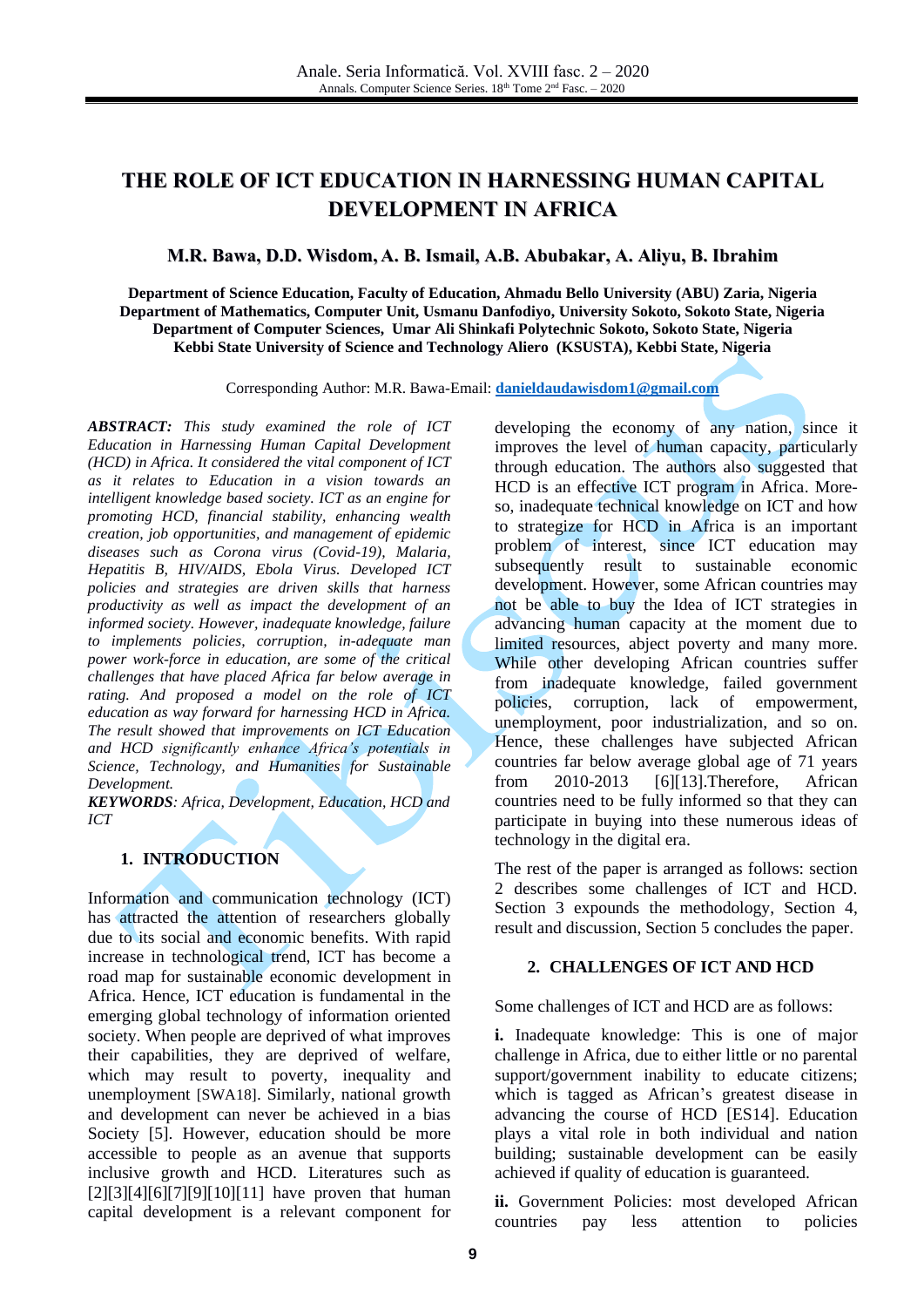implementation that will have direct impact on their citizens; while spending the Government fund on less important projects, have left their citizens with no strategies that may have direct impact on HCD.

iii. Corruption: majority of the resources that would have been used for HCD has been side lined into personal use and these epidemics have done so much harm to most Africans countries.

Thus, the advancement of ICT has somewhat paved out an alternative path to development; but the urgency and enthusiasm with which this vital medium for social and economic change is embraced as a mirage. Effective use of ICT can bridge the gaps in Africa's low level of development, by means of knowledge transfer as well as addressing information problems so that the farmers, the industrialists and the entrepreneurs, have access to all the needed knowledge and skills.

ICT is a pathway to transforming traditional economy into information and knowledge-based economy. In the vision towards an "Intelligent society", Africa needs to be well informed. ICT Education therefore, can address issues of wealth creation, management of epidemic diseases such as Corona virus (Covid-19), Malaria, Hepatitis B, HIV/AIDs, and Ebola Virus respectively.

Hence, Several African countries needs to develop a comprehensive national policies and implementation strategies to transform their nations into information and knowledge based societies. Thus, the expansion of HCD especially through ICT is essentially imperative to Africa's social and economic development.

## **3. METHODOLOGY**

This research investigates the role of ICT in harnessing HCD and employed the novel regression analysis with varying parameters testing; and finaly propose a model while exploring the systemic various component of the ICT as it relates their relevance to HCD in African.

### **3.1 Data Collection**

The data on ICT and HCD for these Countries were sourced from the World Bank data catalog and the organization for economic co-operation and development (OECD), the UN, the ITU data, and the hardware, software and internal expenditure source and the existing literatures respectively. The set

period for the data is haphazard since most of the data information where gotten from those research works due to financial constrained.

We hope to be able to go round the individual countries with the aid of funding from the required institutions in the future work.

| <b>Table 1:</b> Illustrates countries with variant income level |                      |                   |  |  |
|-----------------------------------------------------------------|----------------------|-------------------|--|--|
| <b>High Income</b>                                              | <b>Middle Income</b> | <b>Low Income</b> |  |  |
| <b>Countries</b>                                                | <b>Countries</b>     | <b>Countries</b>  |  |  |
| Nigeria                                                         | Cape Verde           | Zambia            |  |  |
| South Africa                                                    | Cameroon             | Madagascar        |  |  |
| Egypt                                                           | Republic of Kongo    | Sierra Leone      |  |  |
| Algeria                                                         | Cote d'voire         | Liberia           |  |  |
| Angola                                                          | Djibouti             | Niger             |  |  |
| Morocco                                                         | Ghana                | Guinea Bissau     |  |  |
| Libya                                                           | Lesotho              | Burundi           |  |  |
| Sudan                                                           | Mauritania           | Tanzania          |  |  |
| Kenya                                                           | Saotome and Principe | Somalia           |  |  |
| Ethiopia                                                        | Swaziland            | Malawi            |  |  |
| Ithopia                                                         | Angola               | Namibia           |  |  |

### **Table 1:** Illustrates countries with variant income level

# **3.2 Component of ICT**

The components of ICT education that play vital roles in HCD are discuss in this section. These components includes namely: Mobile Stations and other telecommunication devices (MS), Hardware and Software. The increase in the number of wireless multimedia applications and multiple connections (Networks) within African continent with the use of MS is an ample opportunity for the African countries to further expand investment on ICT in other to harness HCD in Africa.

MS are one of the emerging technologies that yields millions in developing as well as developed countries like the United Kindom (UK), United States of America (US), China, Russia and the likes. one of which African countries can essentially explore to further harness HCD and the economy of the African Continent at large.

Hardware devices are the physical component of a computer system that can be seen and touch, while the software is the applications that enable an interaction with the hardware (user interface) which can be seen but cannot be touched unlike the hardware. The interaction effect was introduced into the model because the deployment of each component of ICT needs to be accompanied by harmonizing it with investments in order for the total ICT investments to impact on development by using four facets of ICT illustrated (Table 2), and by considering their individual importance as well.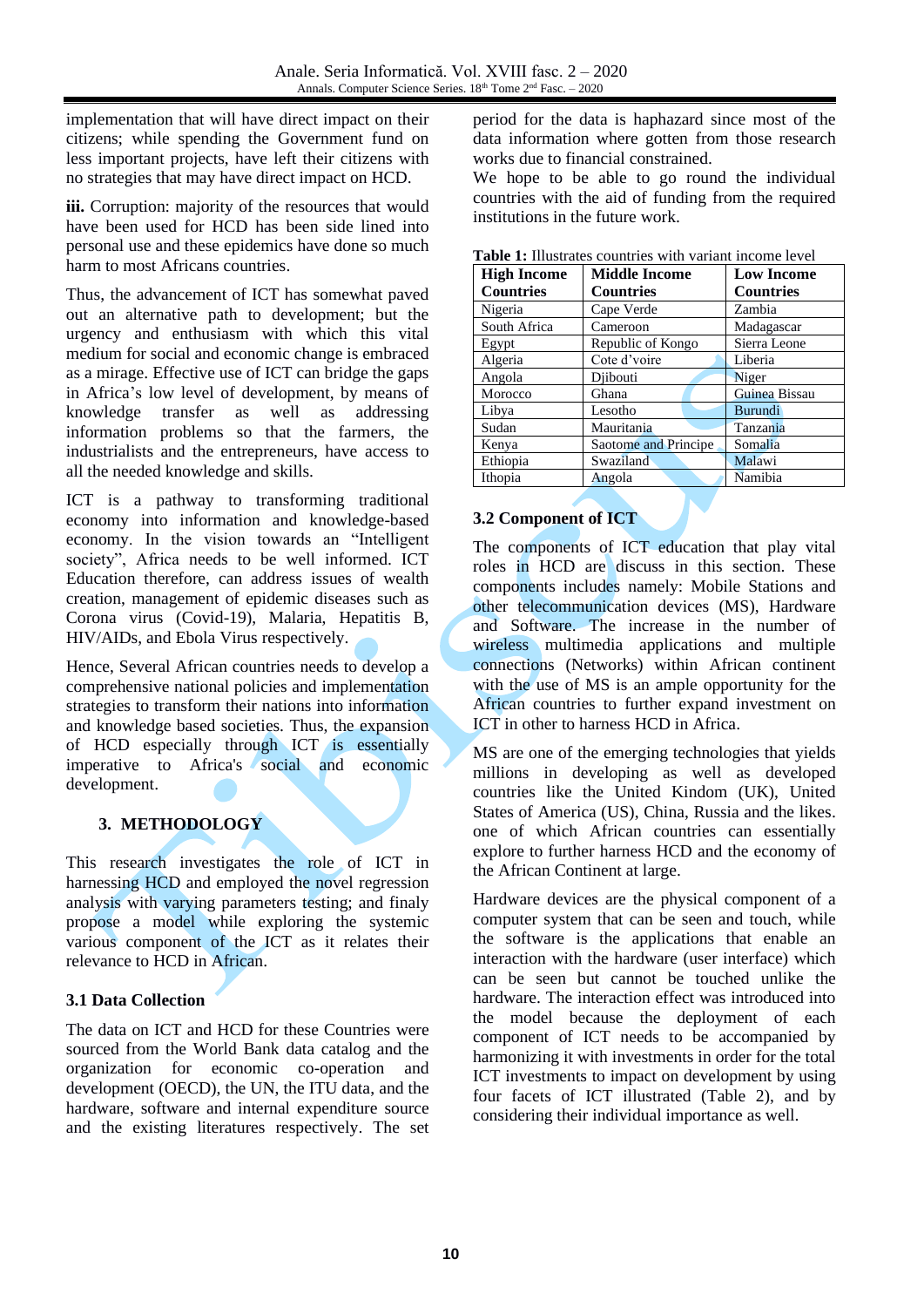Anale. Seria Informatică. Vol. XVIII fasc. 2 – 2020 Annals. Computer Science Series. 18<sup>th</sup> Tome 2<sup>nd</sup> Fasc. – 2020



#### **Figure 1**: Decision making for aspiring African countries on ICT and HCD.

### **3.4 Analysis of Components**

| <b>Variables</b>            | <b>Human Development</b> | <b>ICT</b> Education | <b>ICT</b> in Health |
|-----------------------------|--------------------------|----------------------|----------------------|
| MS and others               | HI: 0.29***              | HI: 4.422***         | $HI: 0.031*$         |
|                             | MI: 0.084***             | $MI: 4.127***$       | $MI: -0.142$         |
|                             | LI: $0.2007***$          | LI: 6:502***         | LI: 0:385*           |
| <b>Software</b>             | $HI: -0.000$             | $HI: -0.000$         | HI: 0.000            |
|                             | MI: 0.000                | $MI: -0.004$         | MI: 0.000            |
|                             | $LI:0.0003***$           | $LI:0.0166**$        | $LI: -0.003**$       |
| <b>Hardware</b>             | HI: 0.000                | $HI: -0.0002*$       | HI: 0.000            |
|                             | MI: 0.000                | MI: 0.004***         | $MI: -0.002$         |
|                             | $LI: -0.000$             | $LI$ :-0.004         | $LI: -0.005$         |
| <b>Internal Expenditure</b> | HI: 0.000                | $HI: -0.000$         | $HI: -0.000$         |
|                             | MI: 0.000                | $MI: -0.000$         | MI: 0.000            |
|                             | $LI: -0.000$             | LI: 0.000            | $LI: -0.000$         |
| <b>MSs *Internal</b>        | $HI: -0.027$             | $HI: -1.306$         | HI: 0.725            |
| <b>Expenditure</b>          | MI: 0.017                | $MI: -1.443$         | MI: 0.014            |
|                             | $LI: -0.063$             | LI:-4.239            | $LI: -0.430$         |
| Software*Internal           | $HI: -0.000$             | HI: 4.78***          | $HI: -0.056$         |
| <b>Expenditure</b>          | MI: 0.032                | $MI: 6.117***$       | $MI: -1.445$         |
|                             | $LI$ :-0.042             | $LI$ :-6.313***      | $LI:-1.648$          |
| Software*Hardware           | HI: $0.033***$           | $HI: -0.328$         | $HI: 0.725**$        |
|                             | MI: 0.032                | $MI: -0.81$          | $MI: 2.15***$        |
|                             | $LI: -0.053$             | $LI:2.493**$         | $LI: 1.220**$        |
| Hardware*Internal           | $HI: -0.076$             | $HI: -3.18$          | $HI: -1.422$         |
| <b>Expenditure</b>          | $MI: -0.114$             | $MI: -6.415$         | $MI: -0.371$         |
|                             | $LI: -0.064**$           | $LI:6.43***$         | $LI:-0.336$          |
| Note that                   | <b>HI = HIGH INCOME</b>  | $MI = MID INCOME$    | $LI = LOW INCOME$    |
|                             | P < 0.11                 | P < 0.56             | P < 0.12             |

**Table 2:** Results of a Regression Analysis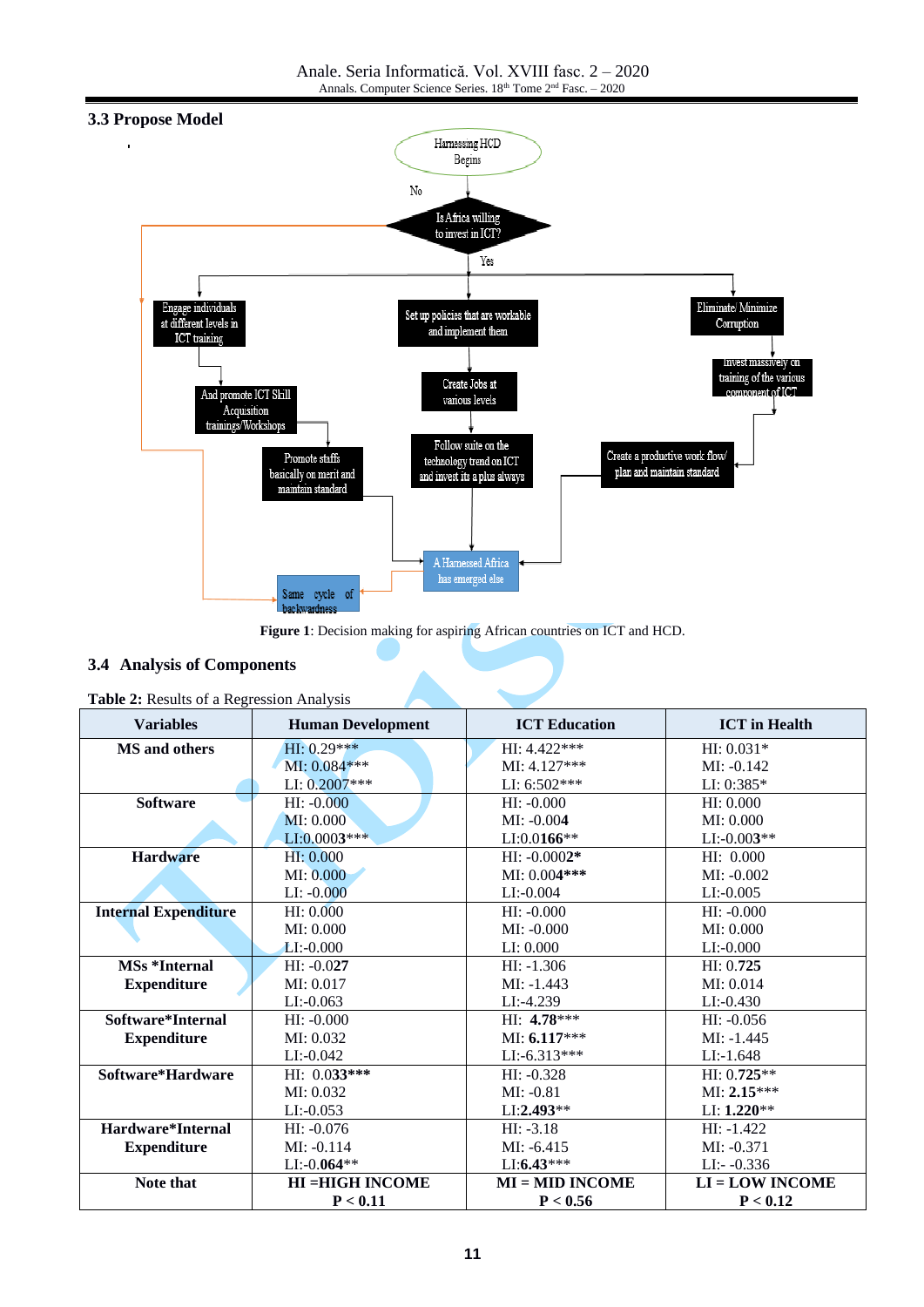A regression analysis of the various components of ICT is presented (Table 2). The study showed from T that MS and other telecommunication investments have a significant impact on HCD. While Telecommunications is vital in ICT infrastructure such as the internet. Thus, the need for investing in ICT Education from all countries within Africa which may further harness HCD. Improvements on HCD can be obtained by complementing telecommunication and MS investments in areas such as health and education. In addition, MS, telecommunication and internal spending have a positive impact in developing countries in Africa, while their impacts in mid income and low income countries within Africa are showing the gap of internal MS and telecommunication investments compared with the higher income countries.

The relationship is also true when it comes to ICT investment in both software and hardware as related to higher income countries and mid as well as low income countries. The fact that the regression analysis shows that software and hardware as well as ICT investment have a positive impact on human development in low income countries. Yet there are African countries that suffer from inadequate investments in ICT and HCD.

Thus, Africa needs to be harnessed and complemented with appropriate investments in hardware, software and internal expenses. It is also important to note that although internal expenditure does not show a direct statistically significant impact on the other variables of this research, its positive impact on human development is key parameters which are visible through its interaction with individual components of ICTs such as MS, telecommunications, hardware and software.

## **4. DISCUSSION**

Table 2 illustrates that increased in ICT investment has a statistically significant impact on education for all African countries. The study also proved that, there is a significant impact in high income countries, due to the improved index of education used in this propose study. The index gives emphasis to higher education, the high income African countries considered in this study account for most of the developed as well as developing countries. These results also indicate that any empirical investigation with regards to high income countries and the levels of education needs to consider education as one of the vital parameters.

In mid income countries. Similarly, investments in hardware, MS and other telecommunication proved a significant impacts on education, as the interaction effect of software investment and internal expenditure.

In low income countries, the importance of ICT investment is proven to be imperatively actual. Hence, ICT investment have demonstrated a significant impact on education, as well as software investments respectively. Therefore, the investment in infrastructure must be balanced by investments in human resources for ICT investments to have an impact on education.

Results on the relationship between ICT investments and human development in area of health life expectancy (Table 2), showed MS and other telecommunication investment has a statistically significant influence on health and HCD. The massive use of ICT hardware, software as well as MS and telecommunication equipment in health care enables the health care staff to effectively and efficiently manage the health care sector, in all stages of operations from preoperative care to postoperative care.

With the recent global outbreak of now well-known corona virus (Covid-19) pandemic; numerous researches is ongoing with the aid of ICT. In this context the recent notion of e-health has become an integral part of today's new economy due to the important key roles being explored using ICT. It is not surprising that the life expectancies in high income countries are fairly high (89% average health index in 2005 and 2010) as measured by the HDI, in part due to the new technology, treatment of diseases as Malaria, Covid-19, Ebola, HIV and AID, Hepatitis **B** and **C** is gradually becoming easier to handle with the advent of ICT facilities. It is also important to note that the internal expenditure in MS and other telecommunications features prominently as a significant impact on health in high income countries. As noted in [\[13\]](#page-4-9) the internal spending is directly related to human resource development and therefore to the health of a population.

In mid income countries however, the impact of ICT on health is rather mixed. While MS and other telecommunication as a whole does not have a significant impact on health in these countries, ICT however plays a significant role in health through a combined impact of software and hardware. Another reason for an insignificant impact of telecommunication investment on health within the African countries is rooted in the diversity of the African countries in this group in terms of levels of ICT development.

In low income countries it can be seen (Table 2) that, telecommunication investment has statistically significant impacts on improving health care. Moreso, the significant impact of software